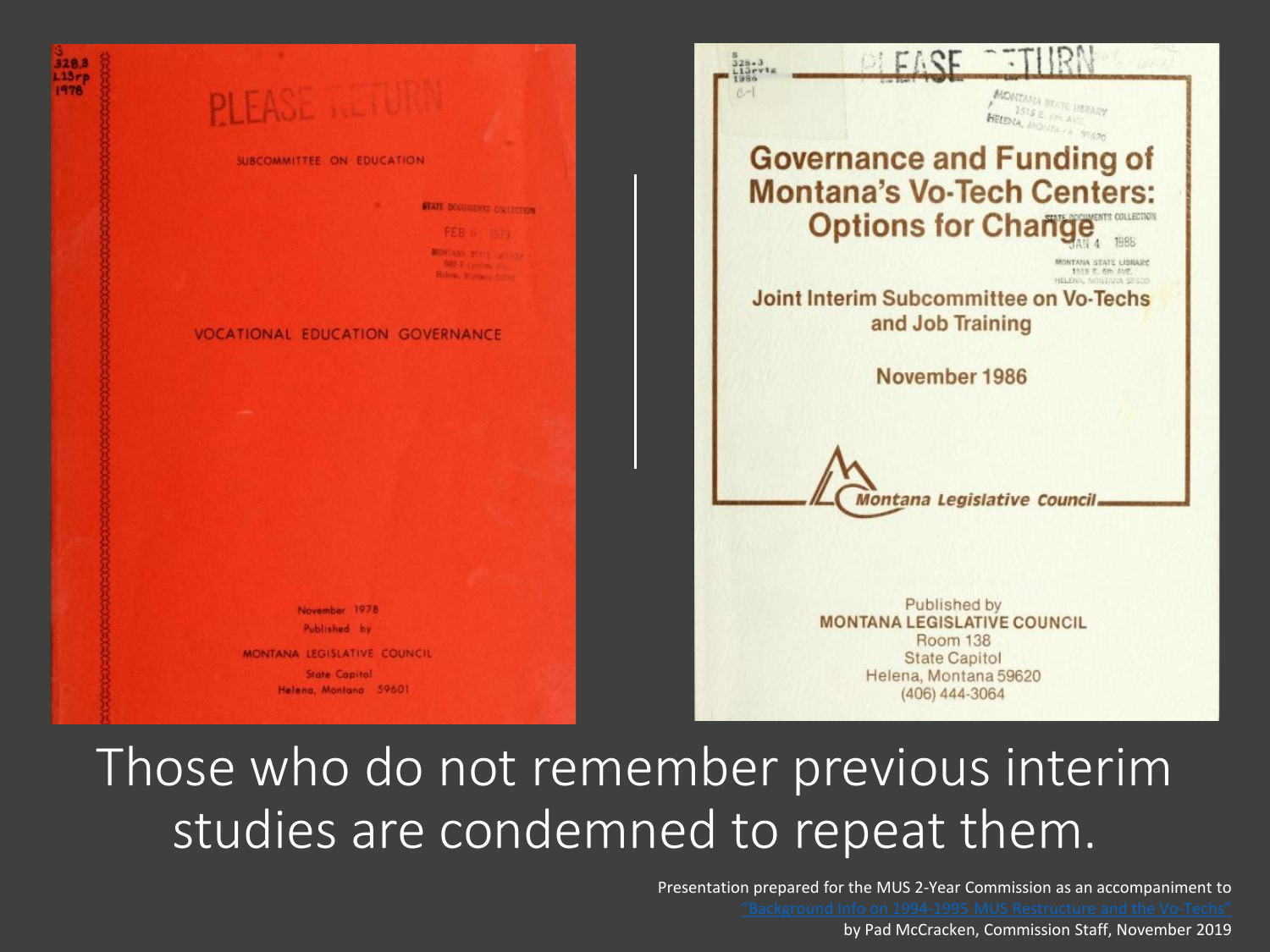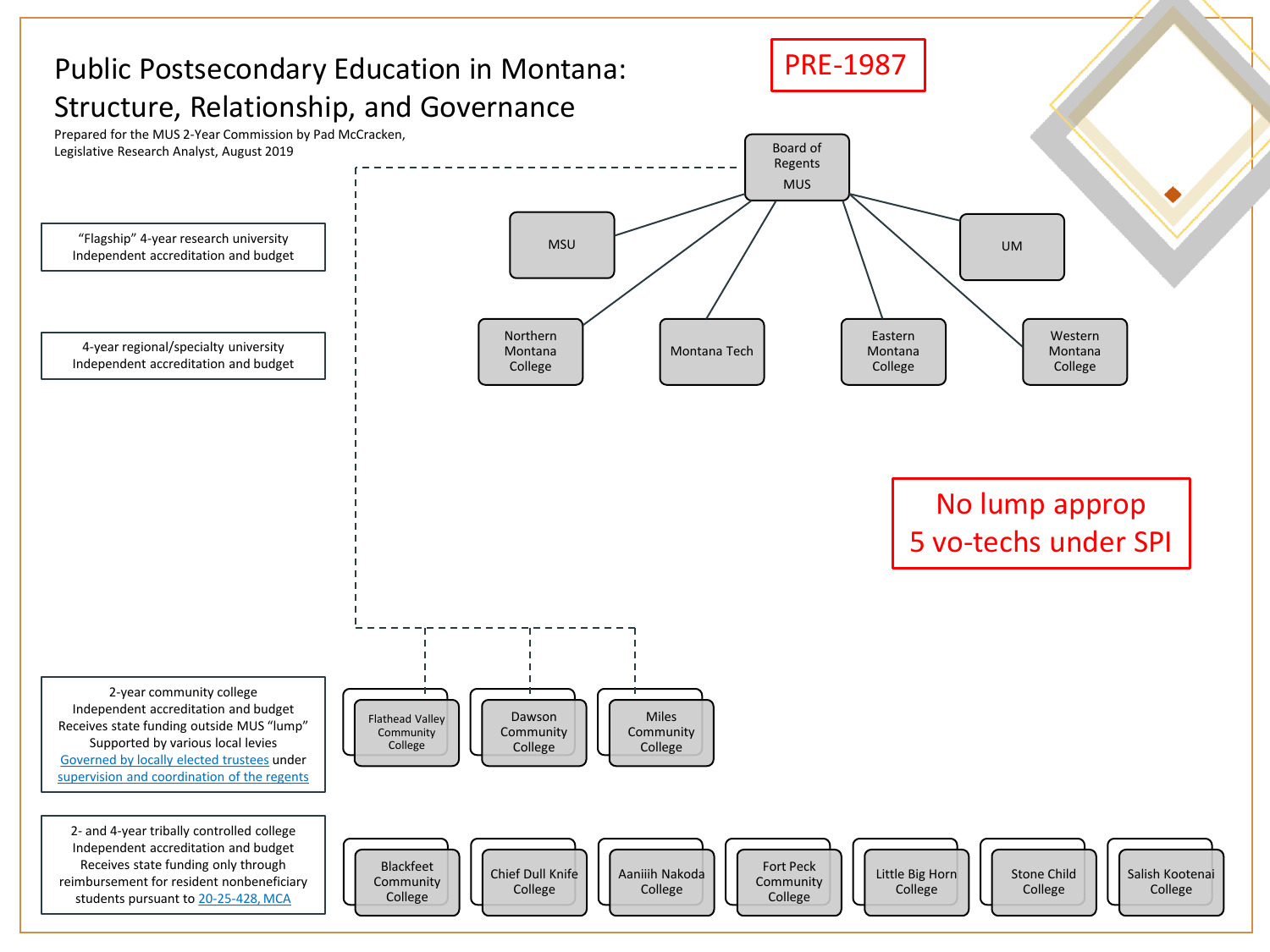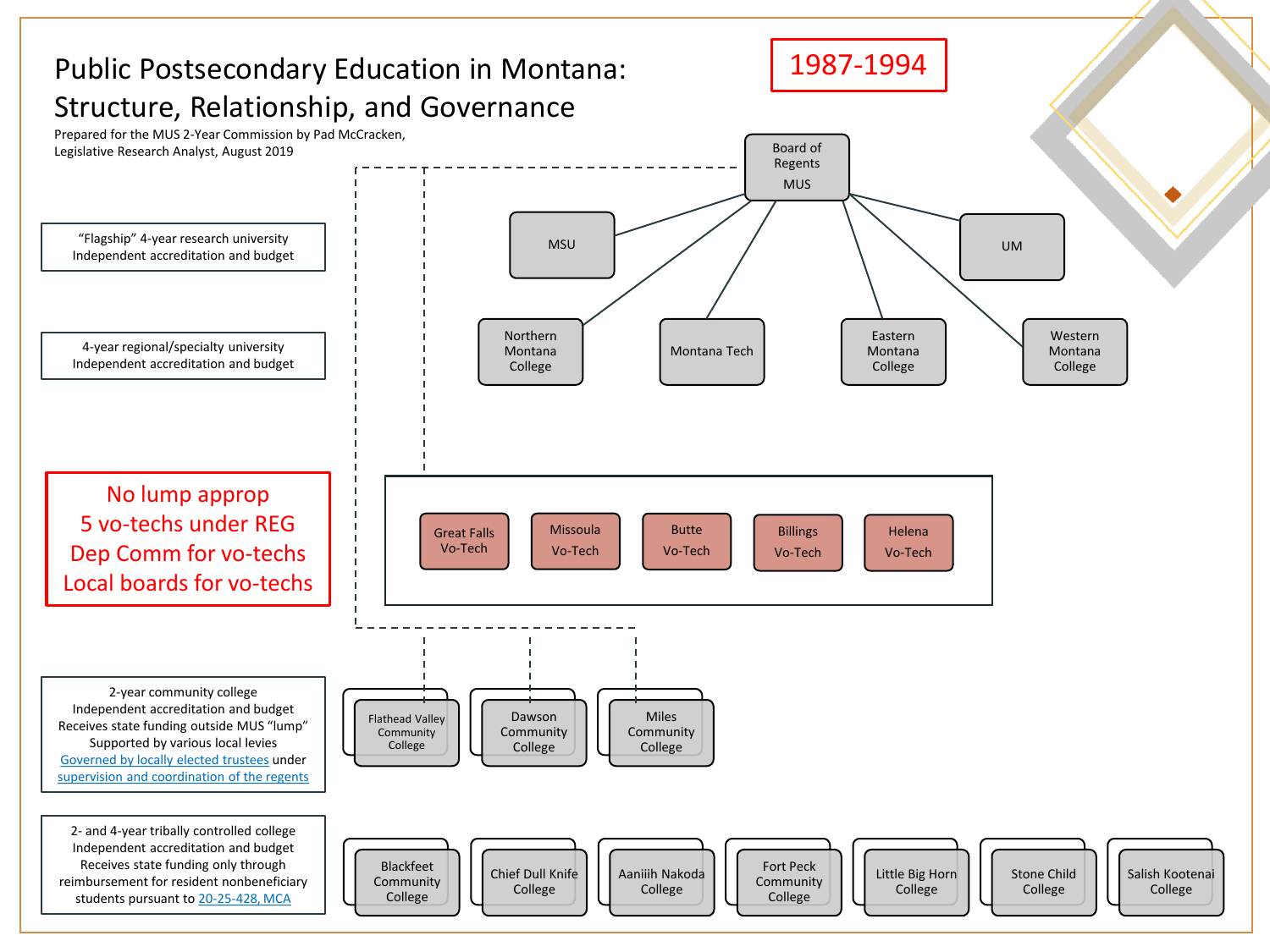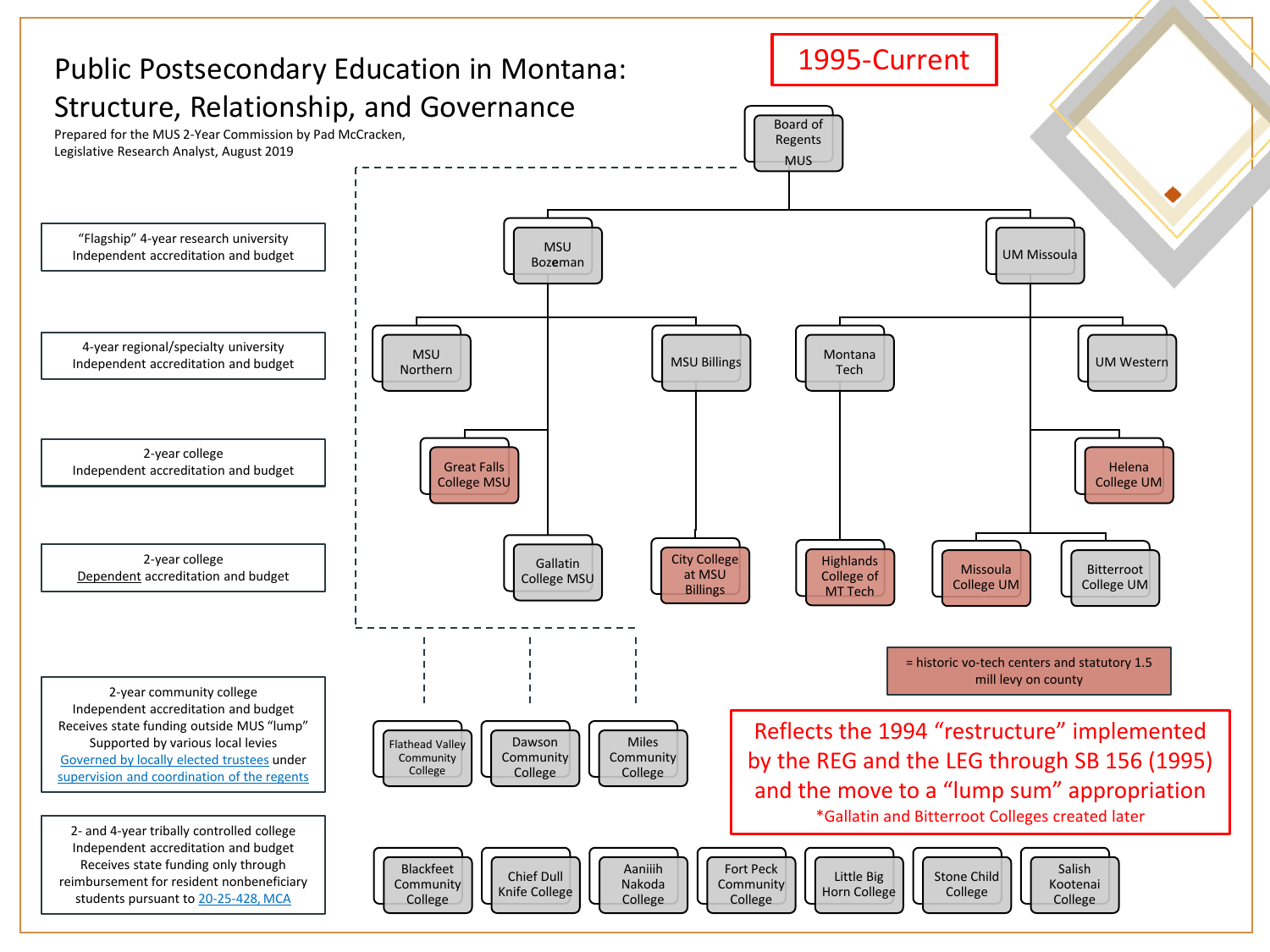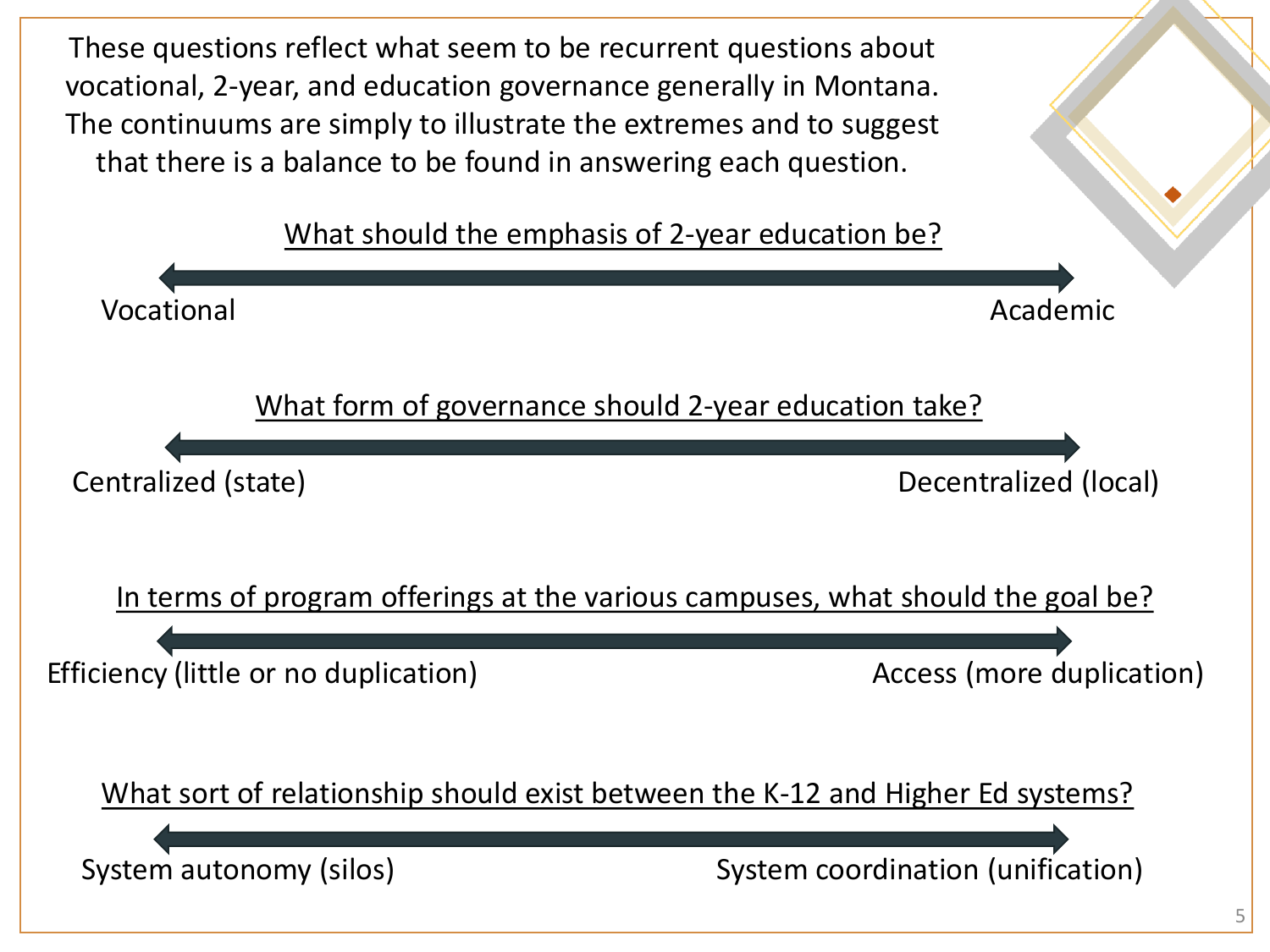

Generally, when we are talking about CTE, whether K-12 or postsecondary, we are talking about the same thing: **education that is more directly focused on developing the specific skills needed for a job**.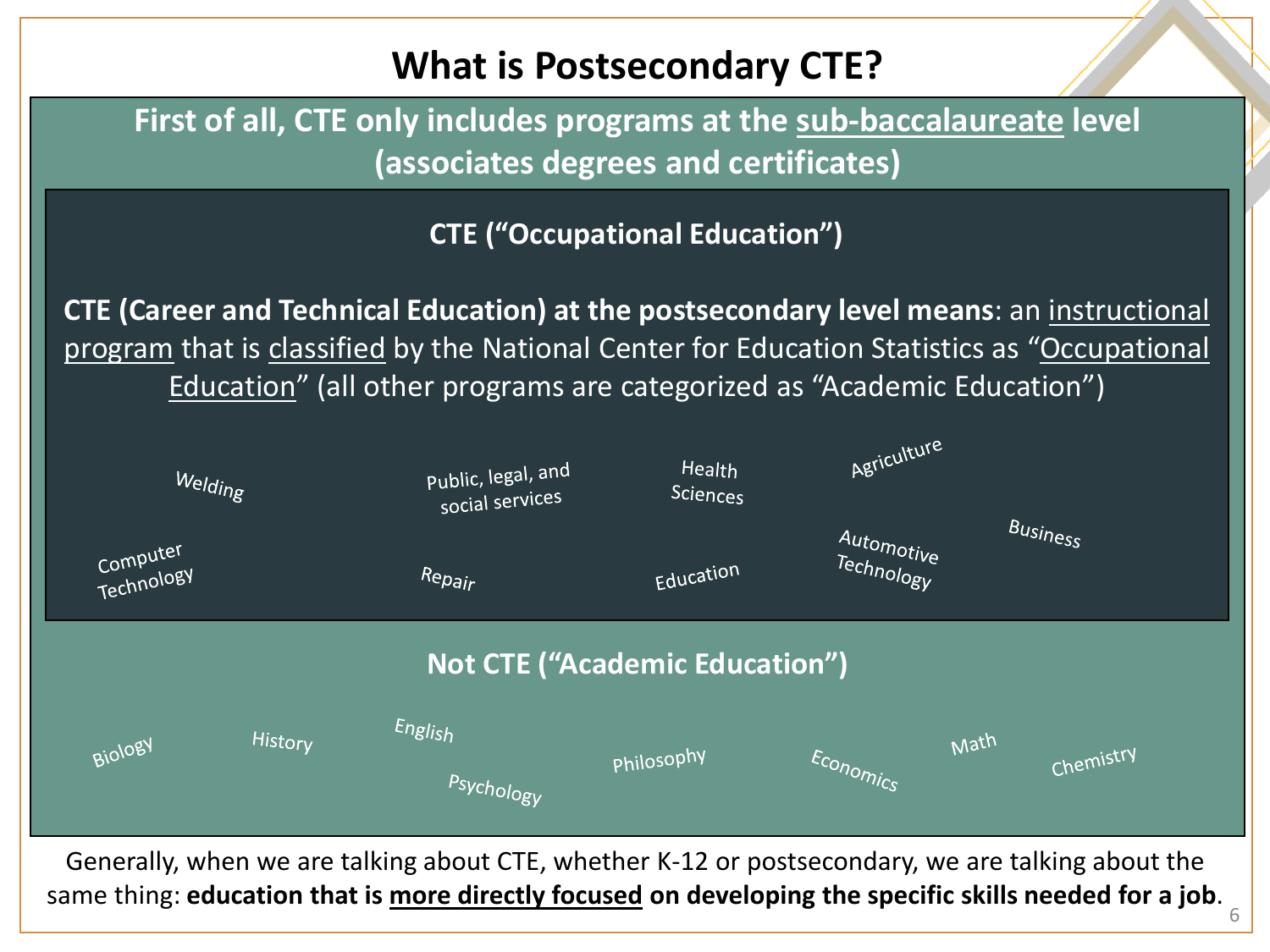So, a sub-baccalaureate program classified under the list to the left is CTE, a program on the right is not CTE.

#### **Occupational education**

| Agriculture and natural resources                                                          |     |
|--------------------------------------------------------------------------------------------|-----|
| Agriculture                                                                                | O1  |
| Natural resources                                                                          | 03  |
| Business and marketing                                                                     | 52  |
| Communication and communications technologies                                              |     |
| Communication and journalism                                                               | 09  |
| Communications technologies                                                                | 10  |
| Computer and information sciences                                                          | n   |
| Consumer services                                                                          |     |
| Family and consumer sciences (includes child care, family studies, and nutrition services) | 19  |
| Personal and culinary services                                                             | 12  |
| Parks, recreation, and fitness                                                             | 31  |
| Education                                                                                  | 13  |
| Engineering, architecture, and science technologies                                        |     |
| Architecture                                                                               | 04  |
| Engineering                                                                                | 14  |
| Engineering technologies                                                                   | 15  |
| Military technologies                                                                      | 29  |
| Science technologies                                                                       | 41  |
| <b>Health sciences</b>                                                                     | 51  |
| Protective services                                                                        |     |
| Protective services                                                                        | 43  |
| Military science                                                                           | 28. |
| Public, legal, and social services                                                         |     |
| Legal professions and studies                                                              | 22  |
| Library science                                                                            | 25  |
| Public administration and social services                                                  | 44  |
| Theology and religious vocations                                                           | 39  |
| Manufacturing, construction, repair, and transportation                                    |     |
| Construction                                                                               | 46  |
| Repair                                                                                     | 47  |
| Manufacturing                                                                              | 48  |
| Transportation                                                                             | 49  |

#### Exhibit 1. Postsecondary taxonomy categories and 2-digit Classification of Instructional Programs (CIP) 2010 codes, for academic and occupational education: 2015-16 to present

**Academic education** 

| 50 |
|----|
|    |
|    |
| 16 |
| 24 |
| 38 |
| 30 |
| 23 |
|    |
| 26 |
| 40 |
| 27 |
|    |
| 45 |
| 05 |
| 54 |
| 42 |
|    |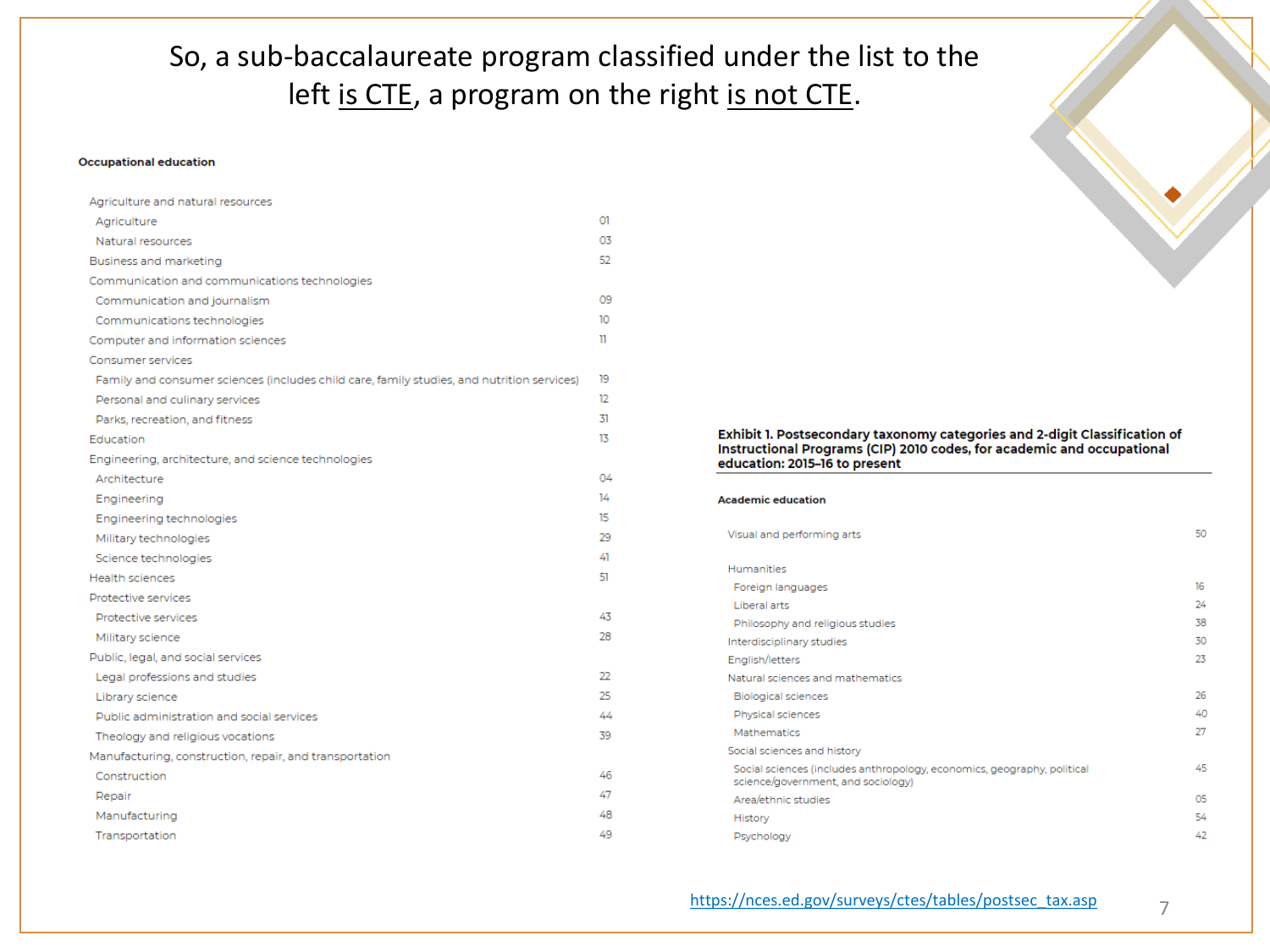## Stackable Credentials: No dead ends, multiple on- and off- ramps!

Stackable credentials are designed so that a student can build a new credential on the foundation of one already achieved and not need to start all over again. This is not a new idea, but the emphasis is on ensuring that most, if not all, postsecondary credentials are stackable, and that a variety of next-level credentials can be built on every foundation.

Example—a student can earn a Certificate of Applied Science in Welding and Fabrication Technology in one year, enter the workforce, and at any time return and earn an Associate of Applied Science degree stacked on that C.A.S.

## **First Year- Fall Semester**

- . EWLD 110 Introduction to Nondestructive Testing Credit(s): 3
- M 114 Extended Technical Mathematics Credit(s): 3 \* OR
- M 152M Precalculus Algebra Credit(s): 3 \*
- . WLDG 100 Introduction to Welding Fundamentals Credit(s): 2
- WLDG 111 Welding Theory I Practical Credit(s): 3
- WLDG 117 Blueprint Reading and Welding Symbols Credit(s): 3
- WLDG 145 Fabrication Basics I Credit(s): 2 \*

## **First Semester Total: 16**

## **Spring Semester**

- COMX 115C Introduction to Interpersonal Communication Credit(s): 3
- DDSN 114 Introduction to CAD Credit(s): 3

### OR

- · DDSN 135 Solidworks Credit(s): 3
- WLDG 122 Welding Theory III Practical Credit(s): 4 \*
- WLDG 146 Fabrication Basics II Credit(s): 3 \*
- WLDG 185 Welding Qualification Test Preparation Credit(s): 3 \*

## Second Semester Total: 16

CAS Total Credits: 32

## 1-year C.A.S. 2-year A.A.S.

## **Second Year**

### **Fall Semester**

- BMGT 205C Professional Business Communication Credit(s): 3 \* 1 OR
- WRIT 101W College Writing I Credit(s):  $3 * 1$
- COLS 115 Workforce Preparation for Occupational Trades Credit(s): 1
- WLDG 119 Welding Certification II Credit(s): 2 \*
- WLDG 210 Pipe Welding Credit(s): 4 \*
- WLDG 220 Welding Fabrication I Credit(s): 4 \*

### First Semester Total: 14

<sup>1</sup>WRIT 101 is the preferred course.

**Optional Course Offerings** 

- MCH 132 Introduction to Engine Lathes Credit(s): 4 \*
- MCH 134 Introduction to Mills Credit(s): 4

### **Spring Semester**

- ELCT 105 Electrical Circuitry Credit(s): 2
- EWLD 125 AWS D1.1 Code Book Credit(s): 2 \*
- . WLDG 136 GMAW/GTAW Welding and Certification Credit(s): 4 \*
- WLDG 222 Welding Fabrication II Credit(s): 4 \*
- WLDG 280 Weld Testing Certification Credit(s): 4 \*

### Second Semester Total: 16

## **AAS Total Credits: 62**

[https://www.fvcc.edu/programs/occupational](https://www.fvcc.edu/programs/occupational-trades/welding-technology-fabrication-option/)trades/welding-technology-fabrication-option/

8

- AS Associate of Science
- AAS Associate of Applied Science

**Acronyms** 

AA - Associate of Arts

- ADN Associate Degree in Nursing
- CAS Certificate of Applied Science
- CTS Certificate of Technical Study
- PC Professional Certificate

Partnership - Degree given from partnered institution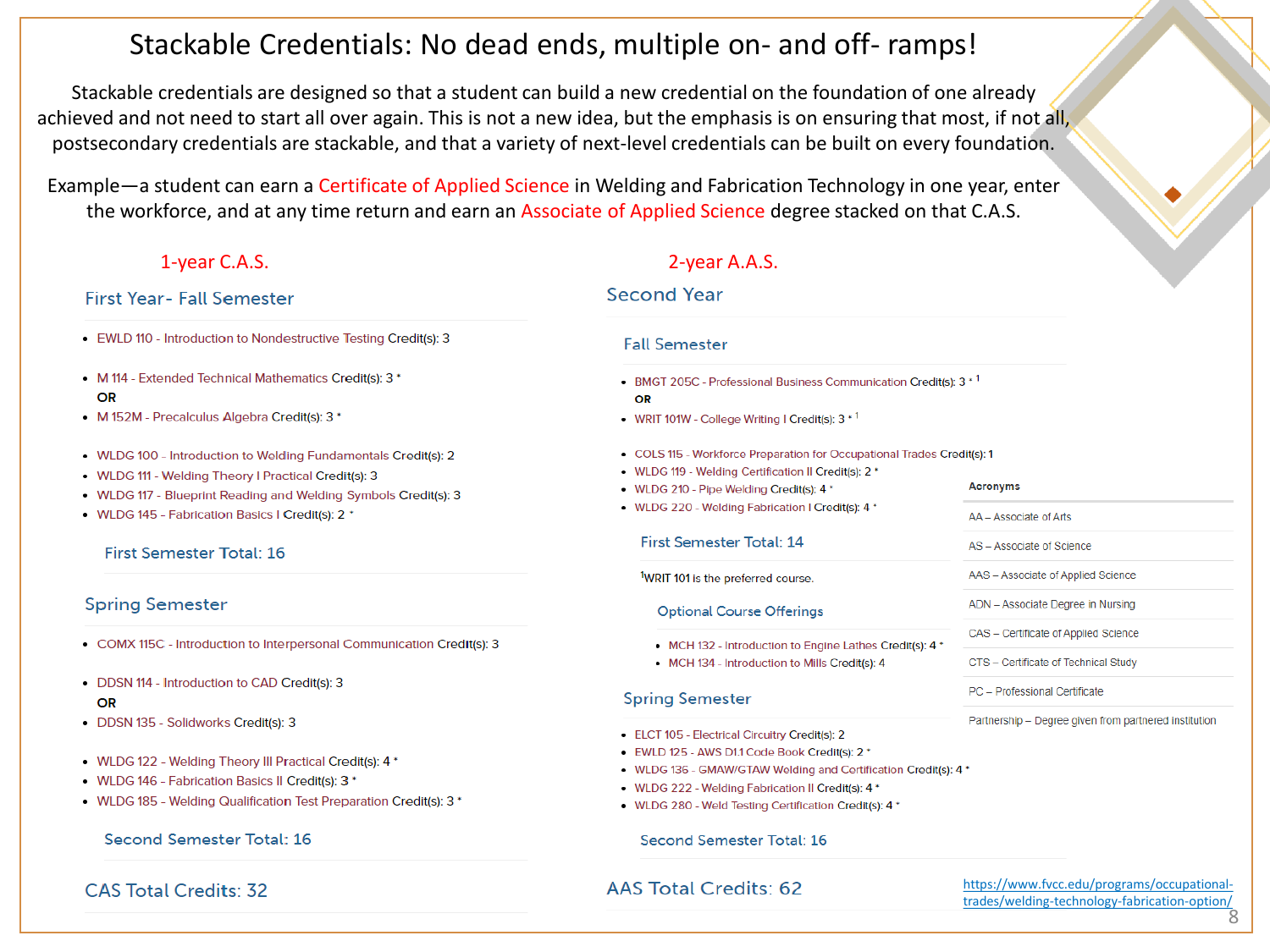## How does an A.A.S. differ from an A.S.?

An Associates degree in Science (or Arts) is designed to be a mid-point in the pursuit of a Bachelors degree through transfer and for this reason has a large number of credits devoted to meeting the General Education Core.

| General Education Core Requirements - Refer to the General Education Core Curriculum | <b>Minimum</b> | Number of      |                                      |
|--------------------------------------------------------------------------------------|----------------|----------------|--------------------------------------|
| for a list of courses meeting these requirements.                                    | <b>Credits</b> | <b>Courses</b> |                                      |
| Communications (C)                                                                   | 3              | 1 <sup>C</sup> |                                      |
| Humanities (H)                                                                       | 3              | 1 H            |                                      |
| Fine Arts (F) or Humanities (H)                                                      | 3              | 1F or 1H       |                                      |
| Global Issues (G)                                                                    | 3              | 1 G            |                                      |
| Mathematics (M)                                                                      | 3              | 1 M            |                                      |
| Natural Science (NL)                                                                 | 3              | 1 NL           |                                      |
| Natural Science (N) or Natural Science (NL)                                          | 3              | 1 NL or 1 N    |                                      |
| Social Sciences (A)                                                                  | 3              | 1 A            |                                      |
| Social Sciences (B)                                                                  | 3              | 1 B            |                                      |
| Writing (W)                                                                          | 3              | 1 <sub>W</sub> |                                      |
| <b>TOTAL</b>                                                                         | 30             |                |                                      |
| <b>Additional Degree Requirements</b>                                                |                |                | <b>Acronyms</b>                      |
| Mathematics (M) or Natural Science (N) or (L) or Natural Science (NL)                | 6              | M, N, L, or    | AA - Associate of Arts               |
|                                                                                      |                | NL             | AS - Associate of Science            |
| <b>TOTAL</b>                                                                         | 6              |                | AAS - Associate of Applied Science   |
| <b>Electives</b>                                                                     |                |                | ADN - Associate Degree in Nursing    |
| Courses chosen in specific subjects to prepare for transfer                          | 24             |                | CAS - Certificate of Applied Science |
| <b>TOTAL DEGREE CREDITS</b>                                                          | 60             |                | CTS - Certificate of Technical Study |
|                                                                                      |                |                | PC - Professional Certificate        |

## Associate of Science Degree Requirements

Partnership - Degree given from partnered institution